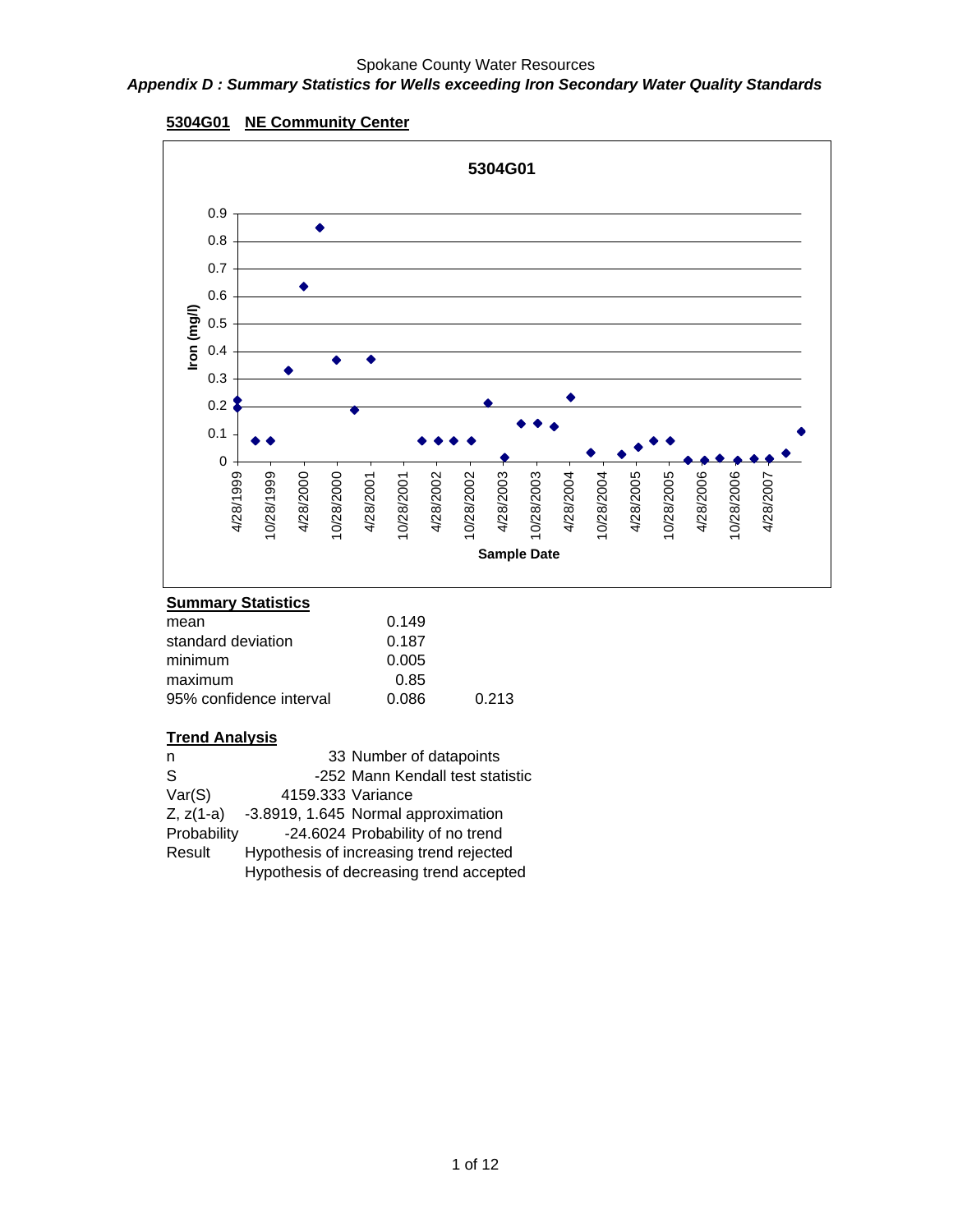



| 0.384          |
|----------------|
| 0.537          |
| 0.005          |
| 244            |
| 0.619<br>0.149 |
|                |

| n            | 20 Number of datapoints                 |
|--------------|-----------------------------------------|
| <sub>S</sub> | 65 Mann Kendall test statistic          |
| Var(S)       | 950 Variance                            |
| $Z, z(1-a)$  | 2.0764, 1.645 Normal approximation      |
| Probability  | 0.0189 Probability of no trend          |
| Result       | Hypothesis of increasing trend accepted |
|              | Hypothesis of decreasing trend rejected |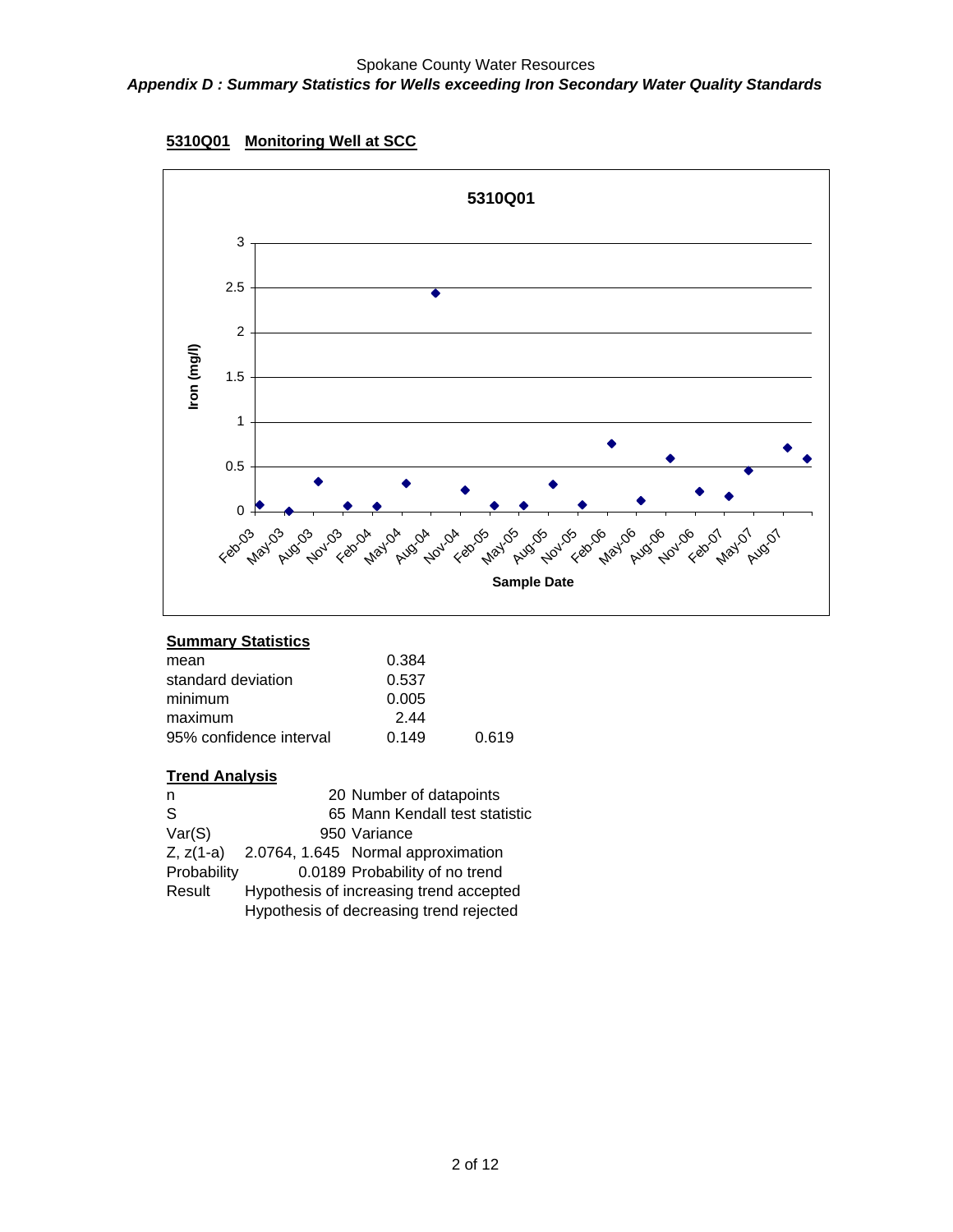

**5404A01 Plantes Ferry Park Monitoring Well**

| 7.814 |       |
|-------|-------|
| 1.477 |       |
| 6.08  |       |
| 10    |       |
| 6.790 | 8.838 |
|       |       |

| n              | 8 Number of datapoints                  |
|----------------|-----------------------------------------|
| S              | -22 Mann Kendall test statistic         |
| Var(S)         | 65.3333 Variance                        |
| $Z$ , $z(1-a)$ | -2.5981, 1.645 Normal approximation     |
| Probability    | -0.1888 Probability of no trend         |
| Result         | Hypothesis of increasing trend rejected |
|                | Hypothesis of decreasing trend accepted |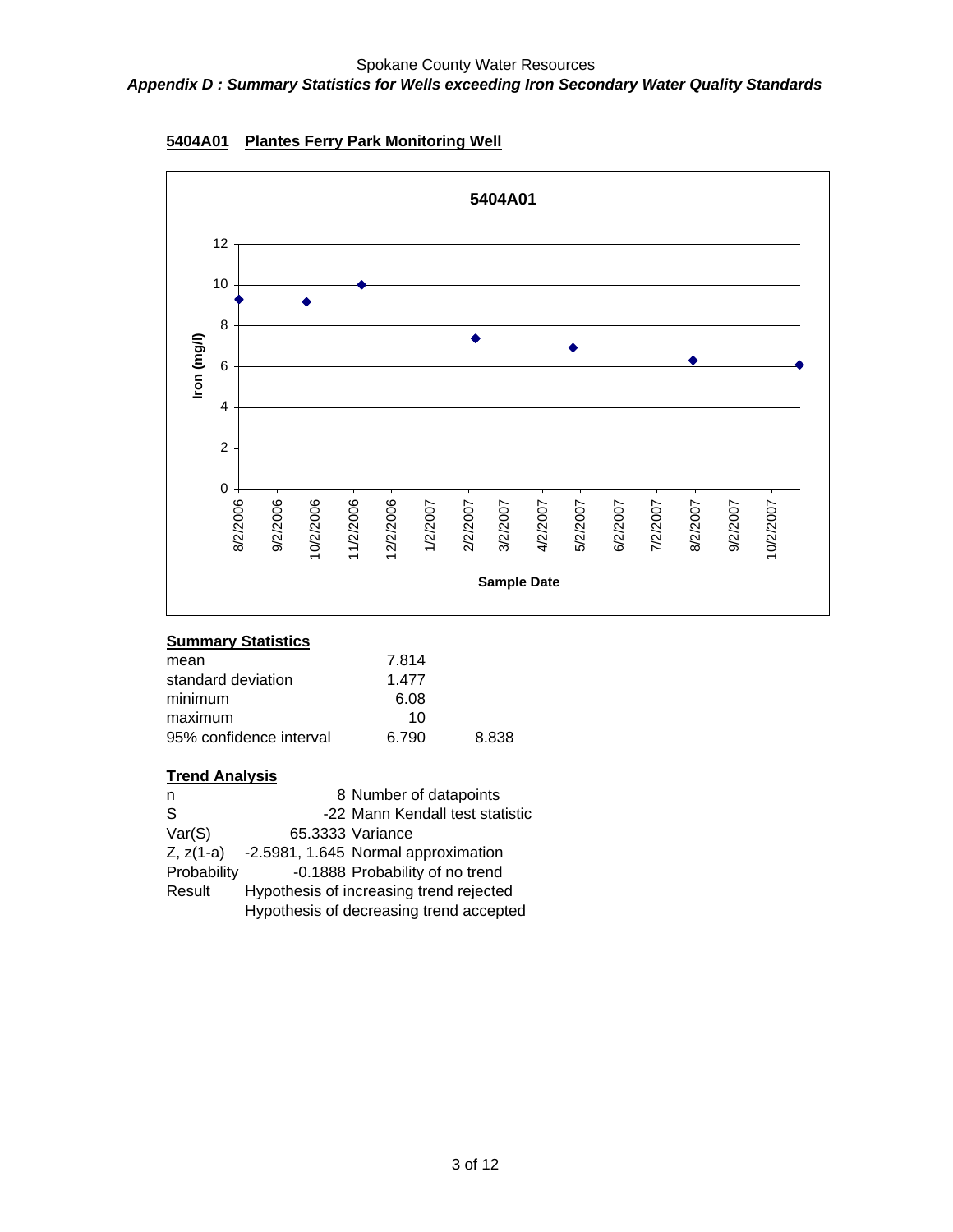

**5409C02 Fredrick and Bowdish Monitoring Well**

| 1.023 |
|-------|
|       |

| n           | 23 Number of datapoints                 |  |
|-------------|-----------------------------------------|--|
| S           | -72 Mann Kendall test statistic         |  |
| Var(S)      | 1432.667 Variance                       |  |
| $Z, z(1-a)$ | -1.8758, 1.645 Normal approximation     |  |
| Probability | 0.0052 Probability of no trend          |  |
| Result      | Hypothesis of increasing trend rejected |  |
|             | Hypothesis of decreasing trend accepted |  |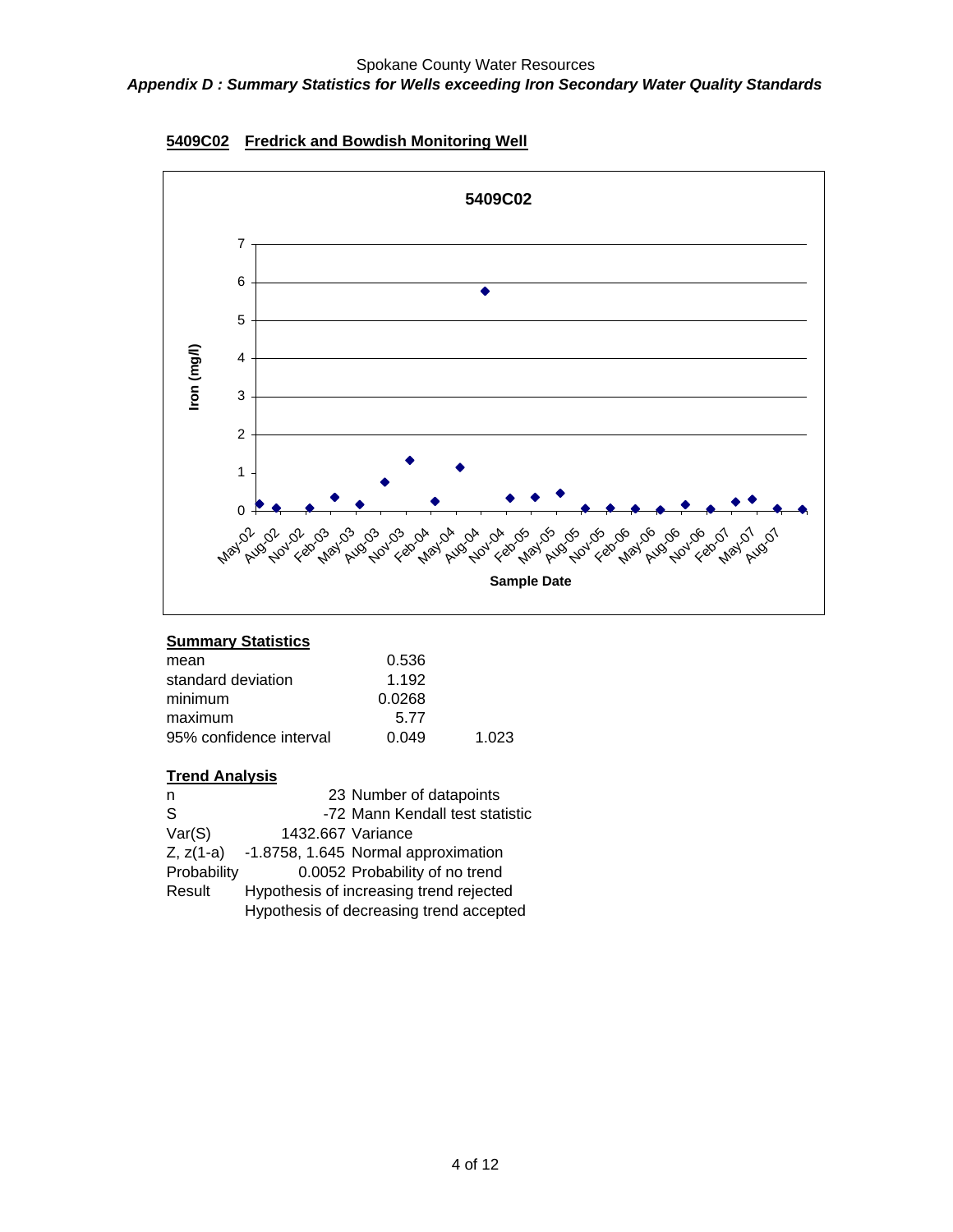

**5508M02 Barker Road Centennial Trail South, monitoring well**

| mean                    | 0.477    |       |
|-------------------------|----------|-------|
| standard deviation      | 1.770    |       |
| minimum                 | 0.005    |       |
| maximum                 | 12       |       |
| 95% confidence interval | $-0.009$ | 0.963 |

| n            |                   | 51 Number of datapoints                 |
|--------------|-------------------|-----------------------------------------|
| <sub>S</sub> |                   | -153 Mann Kendall test statistic        |
| Var(S)       | 15150.33 Variance |                                         |
| $Z, z(1-a)$  |                   | -1.2349, 1.645 Normal approximation     |
| Probability  |                   | 0.1061 Probability of no trend          |
| Result       |                   | Hypothesis of increasing trend rejected |
|              |                   | Hypothesis of decreasing trend rejected |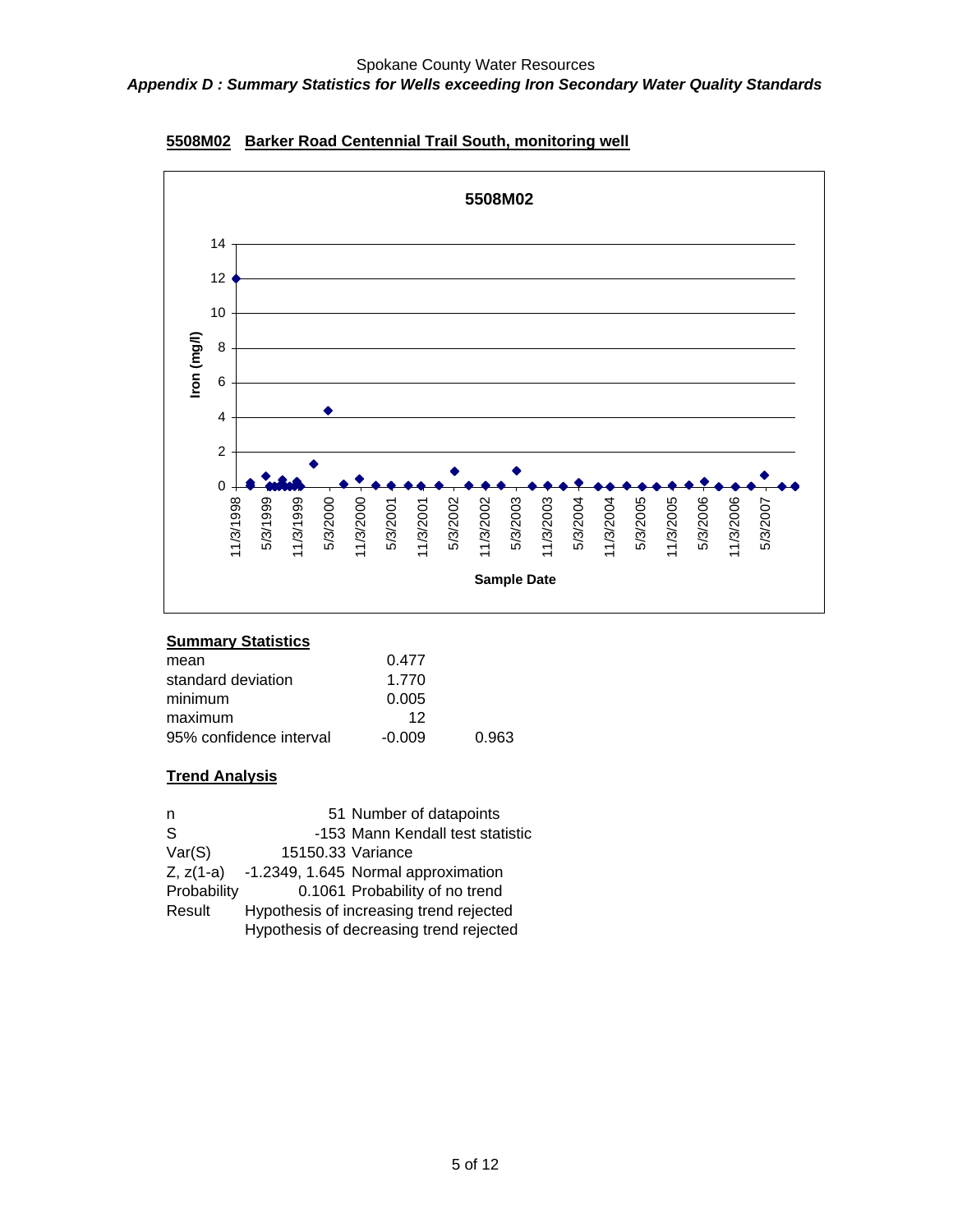

**6331J01 Franklin Park, City monitoring well**

| mean                    | 0.535 |       |
|-------------------------|-------|-------|
| standard deviation      | 1.475 |       |
| minimum                 | 0.005 |       |
| maximum                 | 8.33  |       |
| 95% confidence interval | 0.024 | 1.046 |
|                         |       |       |

| n              |                   | 32 Number of datapoints                 |
|----------------|-------------------|-----------------------------------------|
| S              |                   | -196 Mann Kendall test statistic        |
| Var(S)         | 3798.667 Variance |                                         |
| $Z$ , $z(1-a)$ |                   | -3.1639, 1.645 Normal approximation     |
| Probability    |                   | -0.8935 Probability of no trend         |
| Result         |                   | Hypothesis of increasing trend rejected |
|                |                   | Hypothesis of decreasing trend accepted |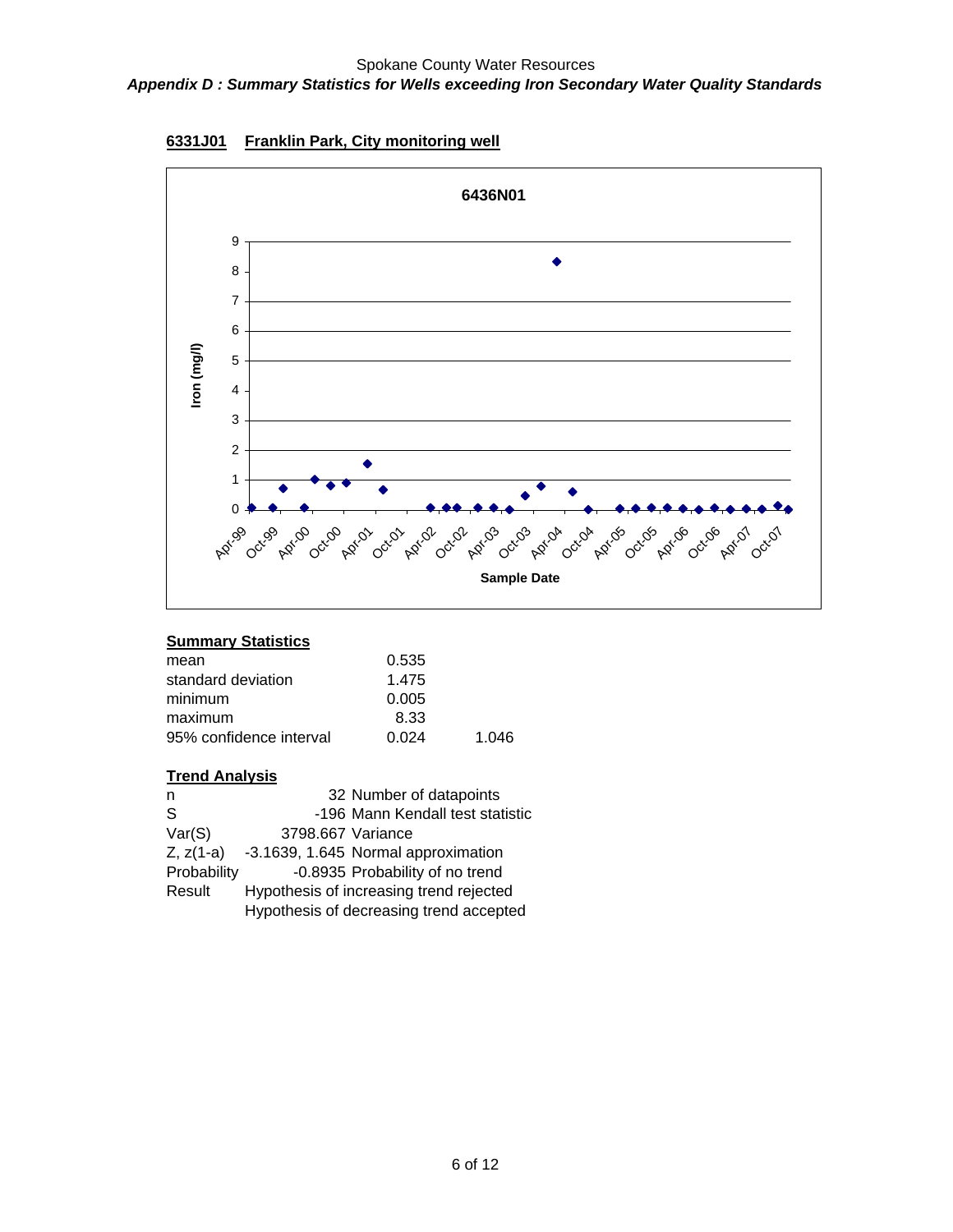

### **6436N01 East Valley High School monitoring well**

# **Summary Statistics**

| mean                    | 0.611 |       |
|-------------------------|-------|-------|
| standard deviation      | 0.511 |       |
| minimum                 | 0.173 |       |
| maximum                 | 1.55  |       |
| 95% confidence interval | 0.294 | 0.928 |
|                         |       |       |

| -S          | -13 Mann Kendall test statistic                 |
|-------------|-------------------------------------------------|
| Var(S)      | 125 Variance                                    |
|             | $Z, z(1-a)$ -1.0733, 1.645 Normal approximation |
| Probability | 0.1405 Probability of no trend                  |
| Result      | Hypothesis of increasing trend rejected         |
|             | Hypothesis of decreasing trend rejected         |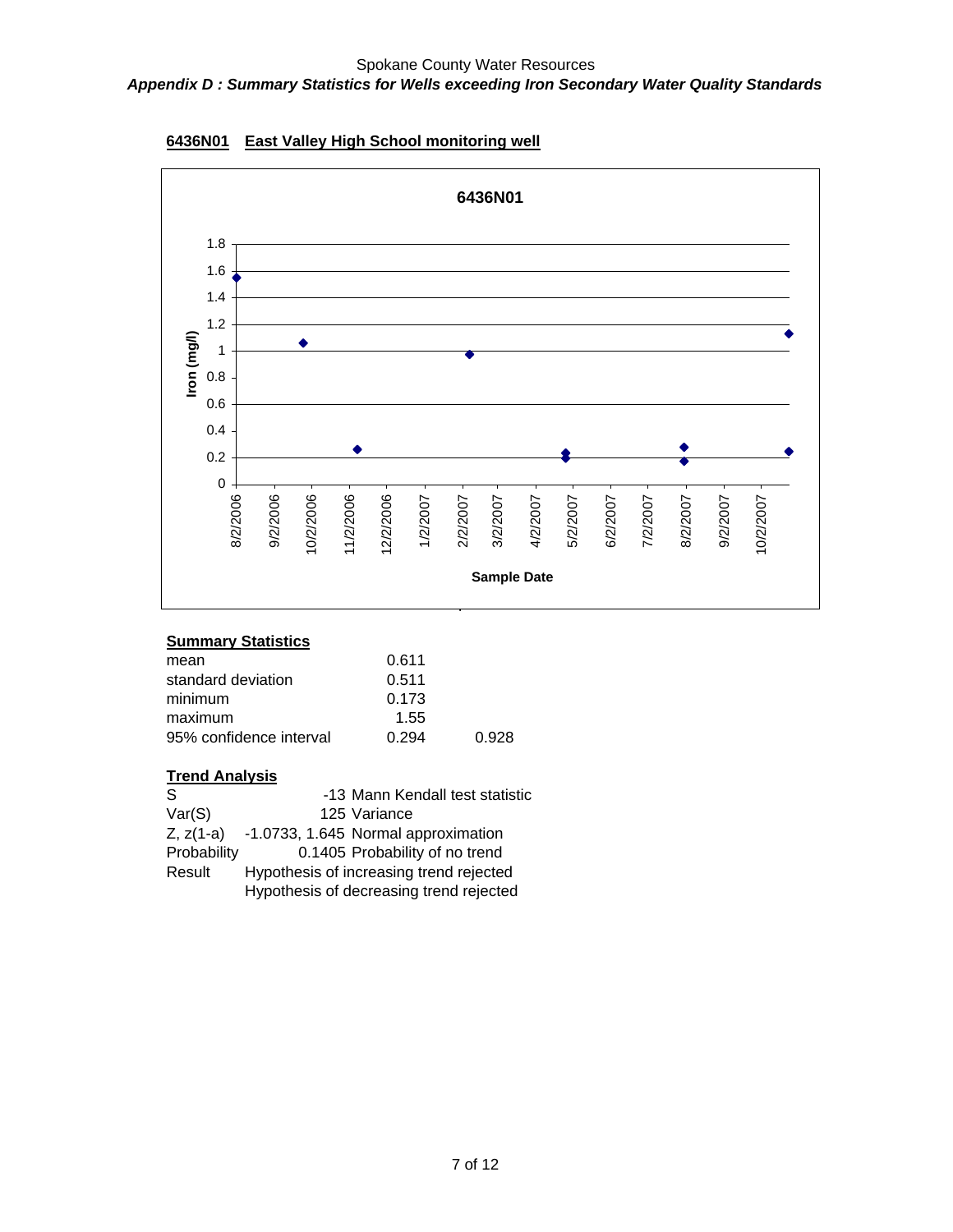

**6631M07 Idaho Road - East Farms monitoring well at CID 11**

| mean                    | 0.203 |       |
|-------------------------|-------|-------|
| standard deviation      | 0.424 |       |
| minimum                 | 0.005 |       |
| maximum                 | 2.57  |       |
| 95% confidence interval | 0.080 | 0.325 |
|                         |       |       |

| n            | 46 Number of datapoints                 |  |
|--------------|-----------------------------------------|--|
| <sub>S</sub> | -214 Mann Kendall test statistic        |  |
| Var(S)       | 11147 Variance                          |  |
| $Z, z(1-a)$  | -2.0174, 1.645 Normal approximation     |  |
| Probability  | -0.017 Probability of no trend          |  |
| Result       | Hypothesis of increasing trend rejected |  |
|              | Hypothesis of decreasing trend accepted |  |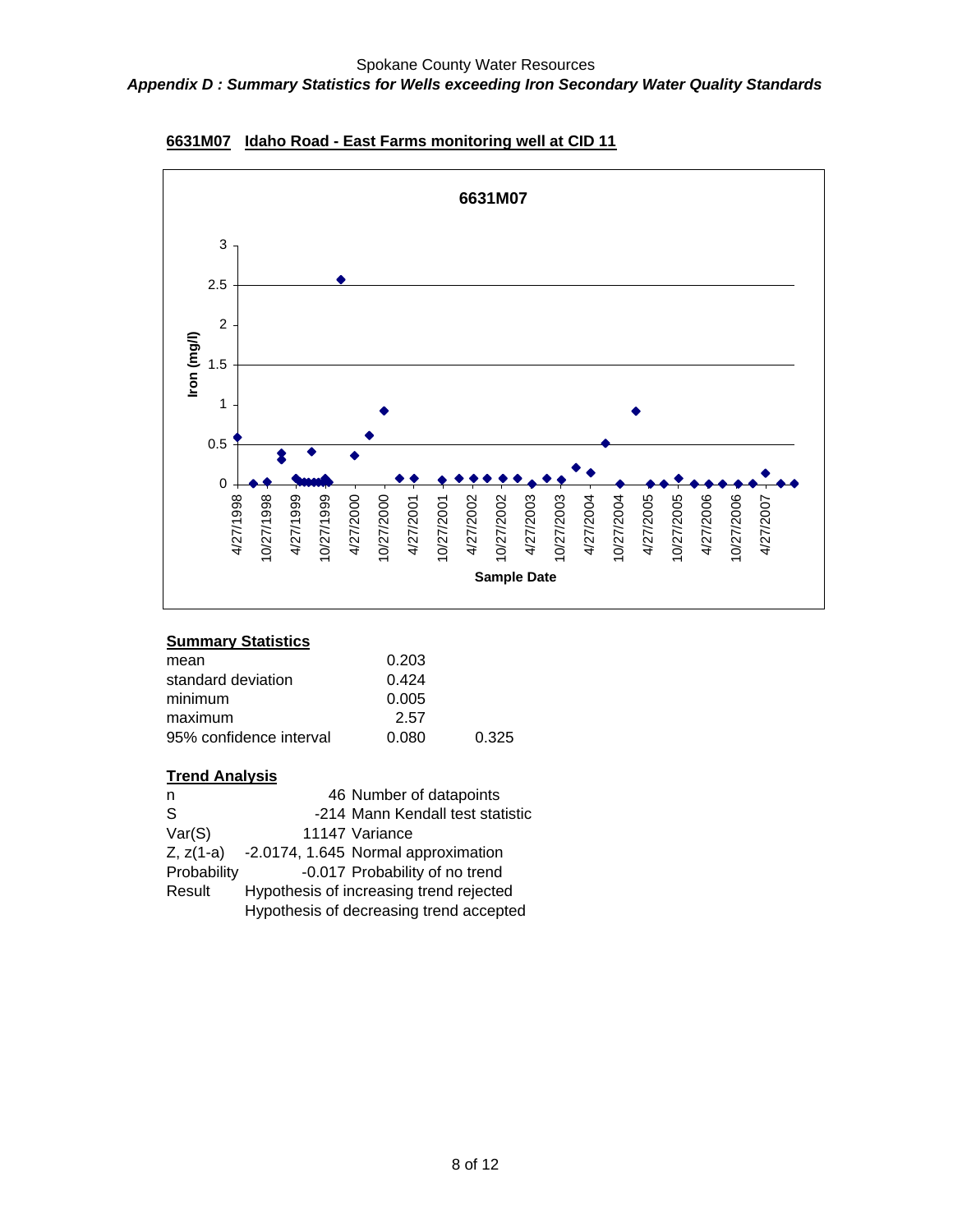

### **5324G01 East Spokane Water District Site 1**

#### **Summary Statistics**

| 0.189 |       |
|-------|-------|
| 0.313 |       |
| 0.005 |       |
| 22    |       |
| 0.119 | 0.260 |
|       |       |

| Variable       | Value             | Comment                                 |
|----------------|-------------------|-----------------------------------------|
| n              |                   | 76 Number of datapoints                 |
| <sub>S</sub>   |                   | 209 Mann Kendall test statistic         |
| Var(S)         | 49709.67 Variance |                                         |
| $Z$ , $z(1-a)$ |                   | 0.9329, 1.645 Normal approximation      |
| Probability    |                   | 0.1755 Probability of no trend          |
| Result         |                   | Hypothesis of increasing trend rejected |
|                |                   | Hypothesis of decreasing trend rejected |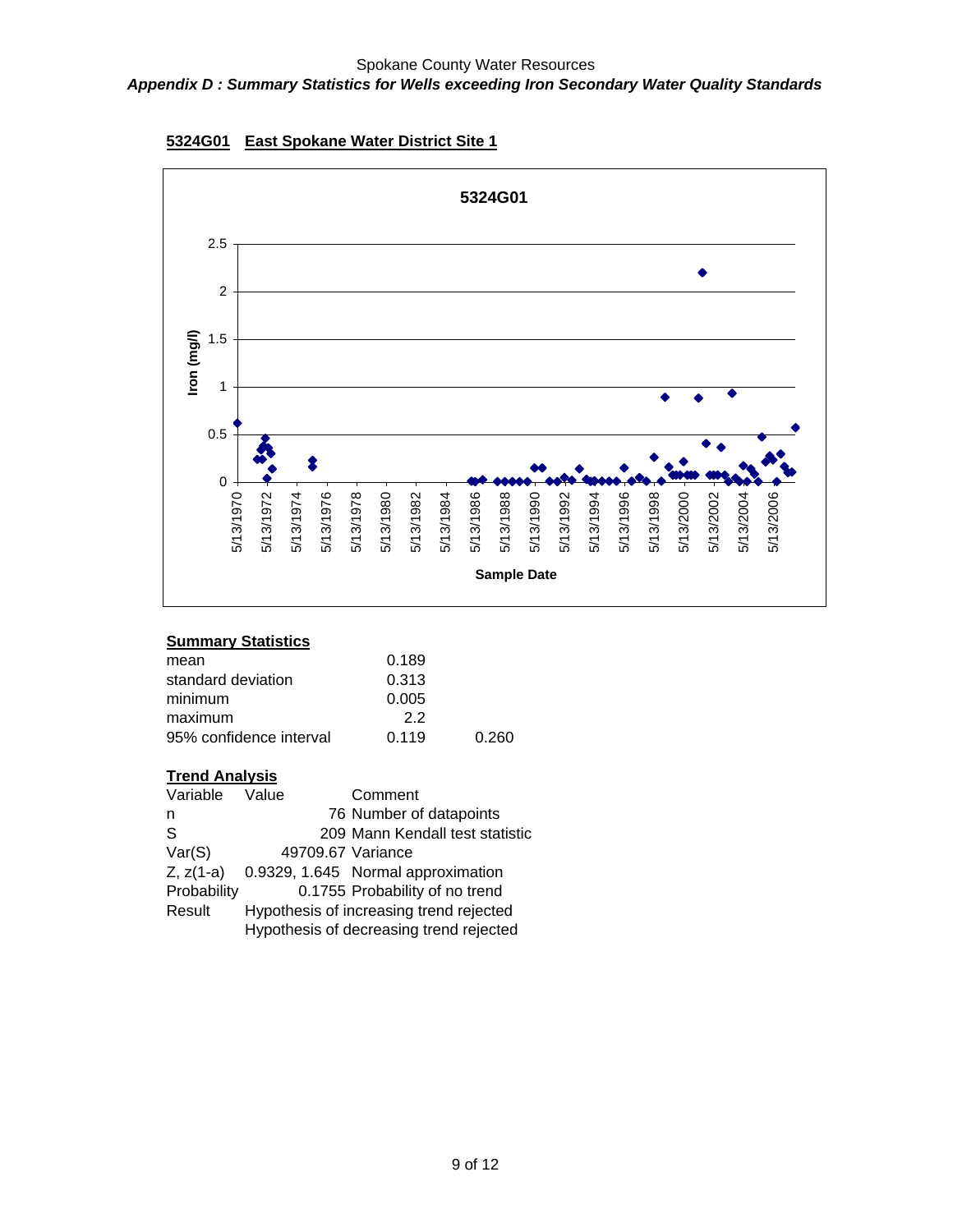

### **5426L01 Vera Water & Power Well #4**

#### **Summary Statistics**

| mean                    | 0.106 |       |
|-------------------------|-------|-------|
| standard deviation      | 0.162 |       |
| minimum                 | 0.005 |       |
| maximum                 | 1.05  |       |
| 95% confidence interval | 0.071 | 0.140 |

| Variable     | Value | Comment                                 |
|--------------|-------|-----------------------------------------|
| n            |       | 83 Number of datapoints                 |
| <sub>S</sub> |       | -421 Mann Kendall test statistic        |
| Var(S)       |       | 64643 Variance                          |
| $Z, z(1-a)$  |       | -1.6519, 1.645 Normal approximation     |
| Probability  |       | 0.0373 Probability of no trend          |
| Result       |       | Hypothesis of increasing trend rejected |
|              |       | Hypothesis of decreasing trend accepted |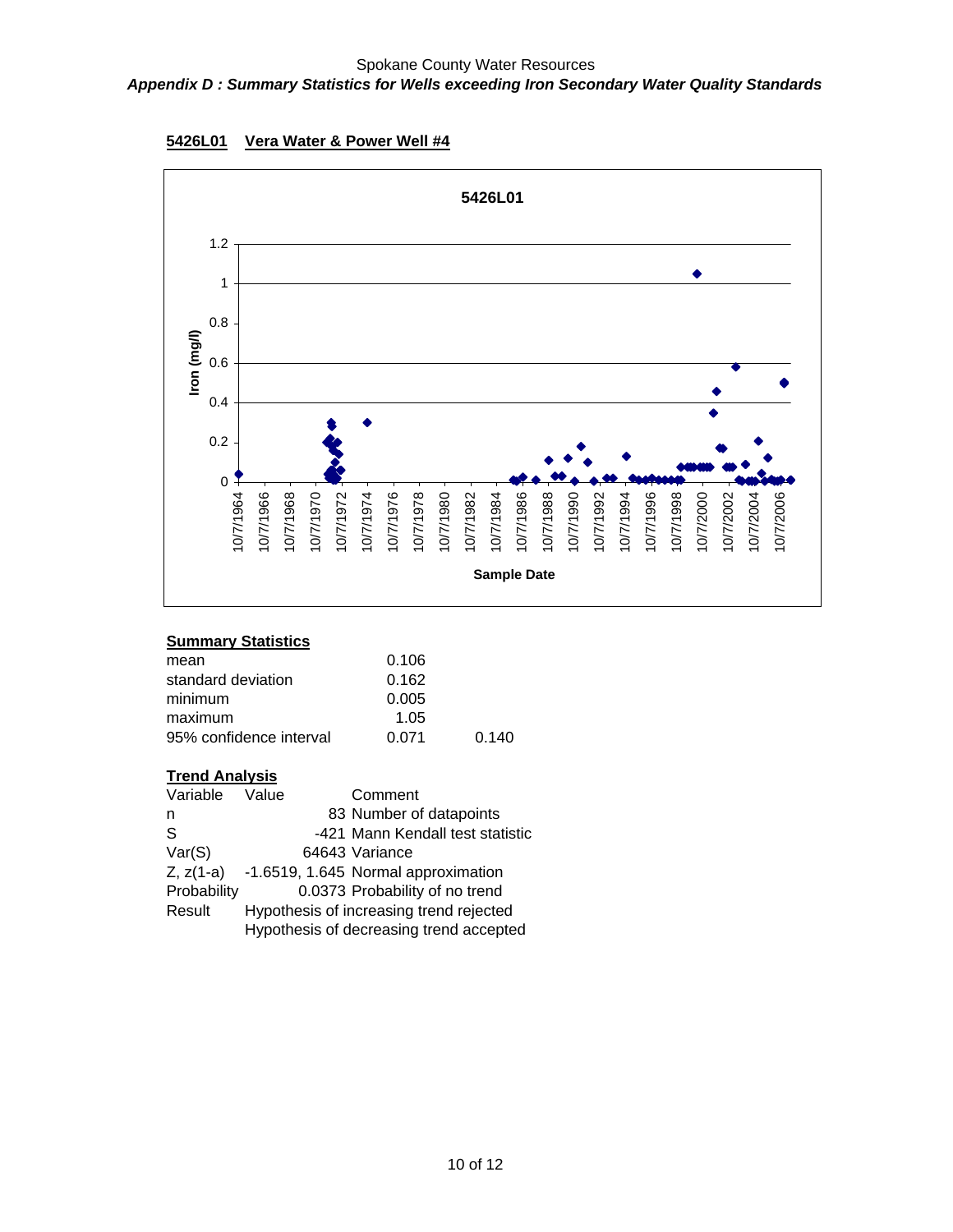# *Appendix D : Summary Statistics for Wells exceeding Iron Secondary Water Quality Standards*



**6631M04 Consolidated Irrigation District 19, Site 11B**

# **Summary Statistics**

| 0.056 |       |
|-------|-------|
| 0.074 |       |
| 0.005 |       |
| 0.42  |       |
| 0.035 | 0.077 |
|       |       |

| n           |                   | 49 Number of datapoints                 |
|-------------|-------------------|-----------------------------------------|
| S           |                   | -60 Mann Kendall test statistic         |
| Var(S)      | 13448.67 Variance |                                         |
| $Z, z(1-a)$ |                   | -0.5088, 1.645 Normal approximation     |
| Probability |                   | 0.3055 Probability of no trend          |
| Result      |                   | Hypothesis of increasing trend rejected |
|             |                   | Hypothesis of decreasing trend rejected |